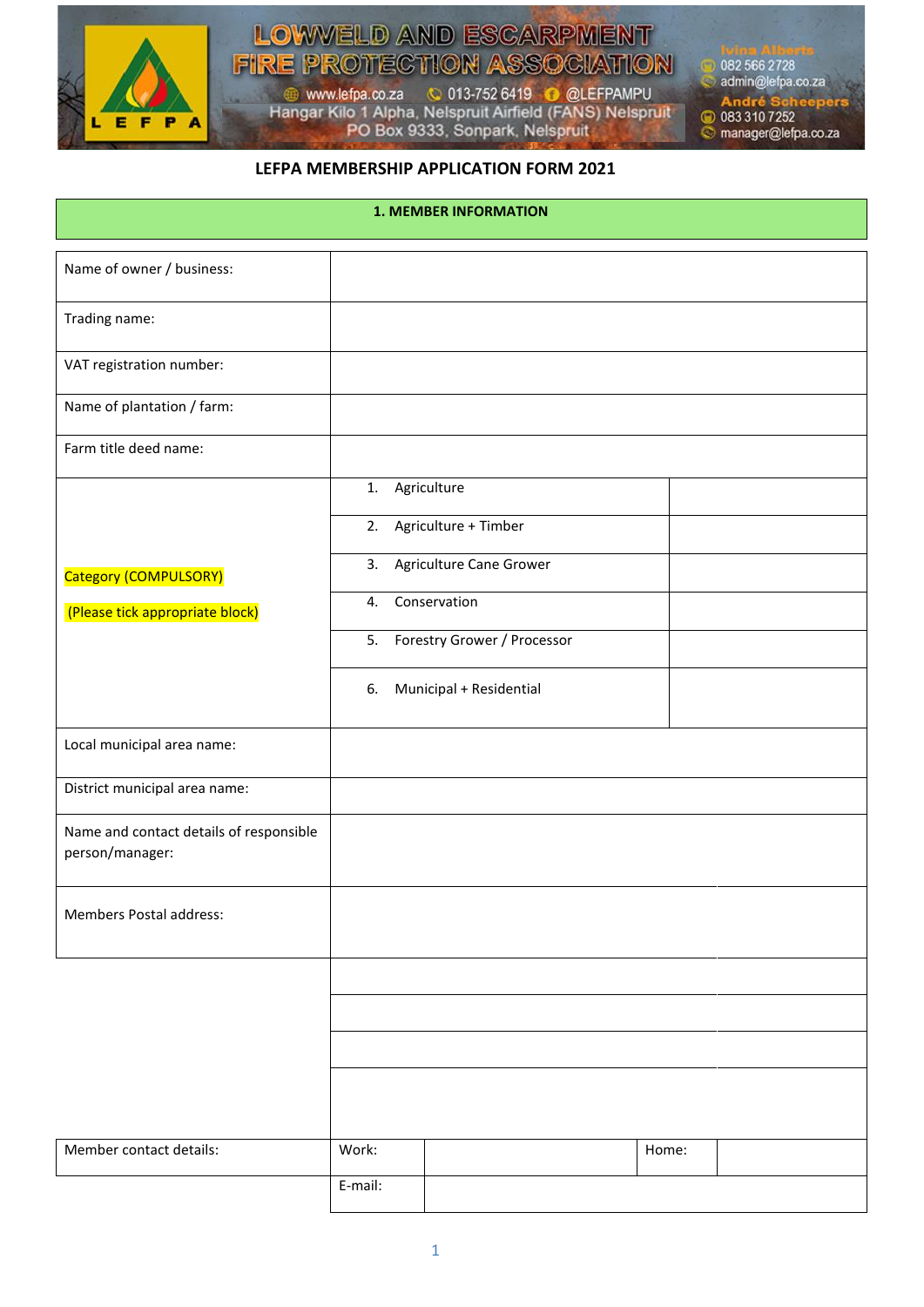

#### LOWVELD AND ESCARPMENT **FIRE PROTECTION ASSOCIATION**

www.lefpa.co.za & 013-752 6419 & @LEFPAMPU<br>Hangar Kilo 1 Alpha, Nelspruit Airfield (FANS) Nelspruit<br>PO Box 9333, Sonpark, Nelspruit

082 566 2728

admin@lefpa.co.za

André Sch<br>© 083 310 7252

manager@lefpa.co.za

|                                  |                                  |                         | 4. ASSISTING NEIGHBOURS (Compulsory to complete) |                          |                     |  |
|----------------------------------|----------------------------------|-------------------------|--------------------------------------------------|--------------------------|---------------------|--|
| Name:                            |                                  |                         |                                                  | Tel:                     |                     |  |
| Name:                            | Tel:                             |                         |                                                  |                          |                     |  |
| Name:                            |                                  |                         |                                                  | Tel:                     |                     |  |
|                                  |                                  |                         | <b>5. RADIO FREQUENCIES</b>                      |                          |                     |  |
| Area                             | MHz                              |                         |                                                  |                          | MHz                 |  |
|                                  | <b>TX</b>                        |                         |                                                  | <b>RX</b>                |                     |  |
|                                  | <b>TX</b>                        |                         | <b>RX</b>                                        |                          |                     |  |
|                                  | Radio / communications provider: |                         |                                                  |                          |                     |  |
| Telephone number:                |                                  |                         |                                                  |                          |                     |  |
|                                  |                                  |                         | <b>COMPULSORY TO COMPLETE</b>                    |                          |                     |  |
|                                  |                                  |                         |                                                  | <b>OWN FIRE FIGHTING</b> |                     |  |
| <b>MEMBERSHIP AREA</b>           |                                  | <b>RESOURCES</b>        |                                                  |                          |                     |  |
|                                  |                                  | <b>Title Deed</b><br>Ha | <b>Resources</b>                                 |                          | <b>Total Amount</b> |  |
| TIMBER:                          |                                  |                         |                                                  |                          |                     |  |
|                                  |                                  |                         | <b>Trained Fire</b>                              |                          |                     |  |
|                                  |                                  |                         |                                                  |                          |                     |  |
| Eucalyptus                       |                                  |                         | Fighters:                                        |                          |                     |  |
| Pine Plantation                  |                                  |                         | Mop-up Crew:                                     |                          |                     |  |
| Wattle                           |                                  |                         | <b>Bakkie Sakkies:</b>                           | 200-700L                 |                     |  |
|                                  |                                  |                         | Labour Trucks:                                   |                          |                     |  |
| Sub Total:                       |                                  |                         | <b>Water Tankers:</b>                            | 700-1000L                |                     |  |
|                                  |                                  |                         | <b>Water Tankers:</b><br>1000-4000L              |                          |                     |  |
| Other vegetation than<br>timber: |                                  |                         | <b>Water Tankers:</b><br>4000-11000L             |                          |                     |  |
| <b>GRAND TOTAL</b>               |                                  |                         | Other:                                           |                          |                     |  |
|                                  |                                  |                         | Tools:<br>Knapsacks                              |                          |                     |  |
|                                  |                                  |                         | <b>Beaters</b>                                   |                          |                     |  |
|                                  |                                  |                         | Rake Hoes                                        |                          |                     |  |
|                                  |                                  |                         | No. of water sources available:                  |                          |                     |  |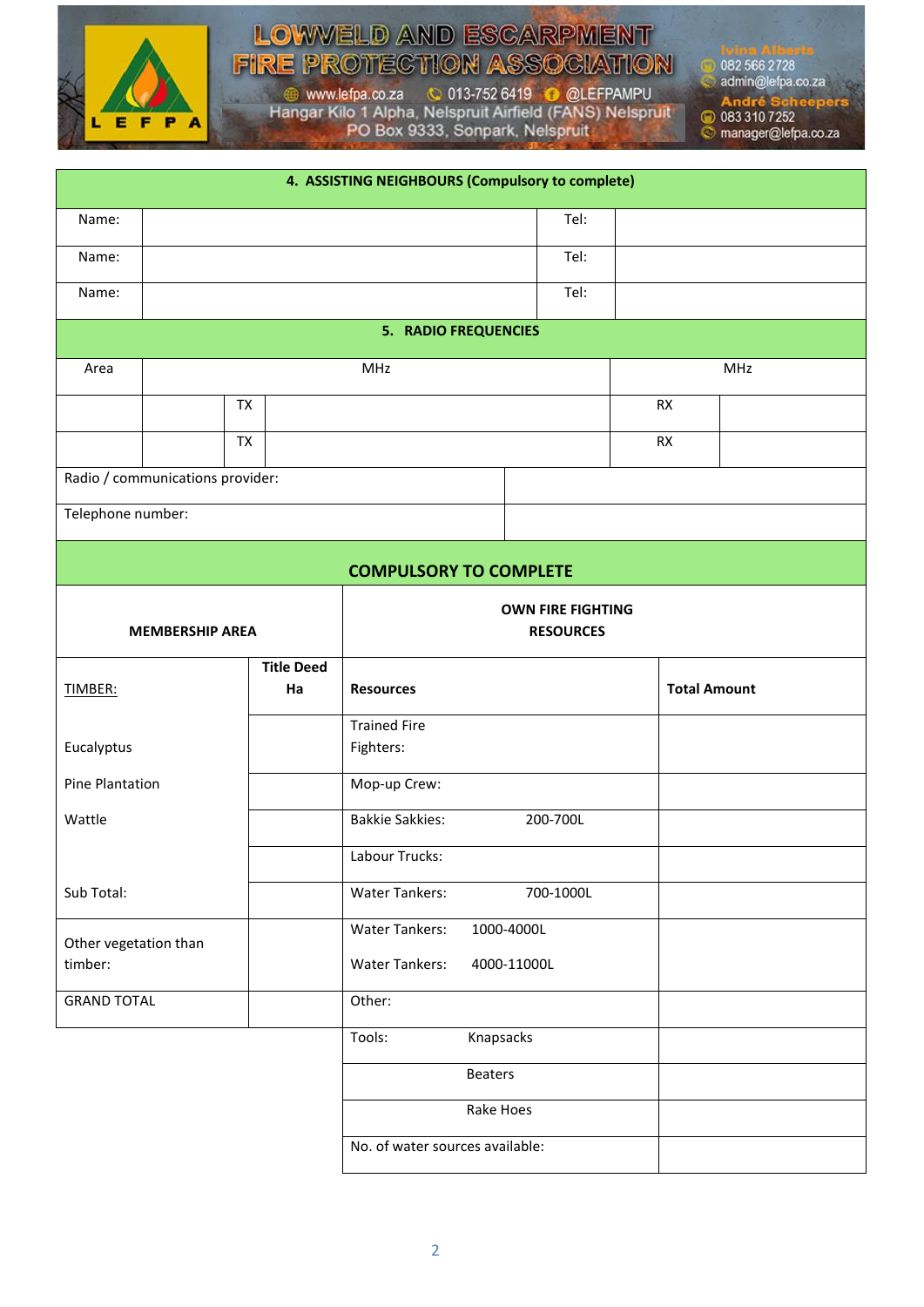

### **LOWWELD AND ESCARPMENT FIRE PROTECTION ASSOCIATION**

www.lefpa.co.za 
C 013-752 6419 
C @LEFPAMPU<br>
Hangar Kilo 1 Alpha, Nelspruit Airfield (FANS) Nelspruit<br>
PO Box 9333, Sonpark, Nelspruit

082 566 2728 admin@lefpa.co.za

André Sch<br>© 083 310 7252

manager@lefpa.co.za

| <b>BASIC MEMBER MEMBERSHIP</b>                                                                                   |  |  |  |  |  |
|------------------------------------------------------------------------------------------------------------------|--|--|--|--|--|
| Basic members will have no access to any aerial resources                                                        |  |  |  |  |  |
| Basic members have access to the Working on Fire teams. Caller pays.                                             |  |  |  |  |  |
| Basic members receive discounted rates on training.                                                              |  |  |  |  |  |
| <b>PLEASE TICK YOUR OPTION:</b>                                                                                  |  |  |  |  |  |
| Basic membership from 1 - 100ha will pay R445.50 (VAT excl)                                                      |  |  |  |  |  |
| Basic membership from 101 - 500ha will pay R990.00 (VAT excl)                                                    |  |  |  |  |  |
| Basic membership from 501ha and up will pay R1.98 per title deed ha (Vat excl)                                   |  |  |  |  |  |
| <b>AERIAL MEMBERSHIP:</b>                                                                                        |  |  |  |  |  |
| <b>Caller Pays protocol.</b>                                                                                     |  |  |  |  |  |
| Basic Aircraft Members will contribute a minimum rate of R9 000.00 + VAT for this option.<br>1.                  |  |  |  |  |  |
| Small Aircraft Members (total title deed ha basic; partial aviation) will contribute the basic rate.<br>2.       |  |  |  |  |  |
| as applicable per title deed hectares and R40.81 + VAT for aerial hectares.                                      |  |  |  |  |  |
| Corporate Aircraft Members to contribute R40.00 + 0.81c + R1.50 + VAT per title deed ha to Resource Risk<br>3.   |  |  |  |  |  |
| <b>Management NPC (RMR NPC)</b>                                                                                  |  |  |  |  |  |
| All the above rates exclude operational flying costs and / or variable costs for the WoF crews and per/km rates. |  |  |  |  |  |
| <b>FREE WEATHER FORECAST EMAIL</b>                                                                               |  |  |  |  |  |
| Weather Forecast Email (YES/NO)                                                                                  |  |  |  |  |  |
|                                                                                                                  |  |  |  |  |  |
|                                                                                                                  |  |  |  |  |  |
|                                                                                                                  |  |  |  |  |  |
|                                                                                                                  |  |  |  |  |  |
|                                                                                                                  |  |  |  |  |  |
|                                                                                                                  |  |  |  |  |  |
|                                                                                                                  |  |  |  |  |  |
|                                                                                                                  |  |  |  |  |  |
|                                                                                                                  |  |  |  |  |  |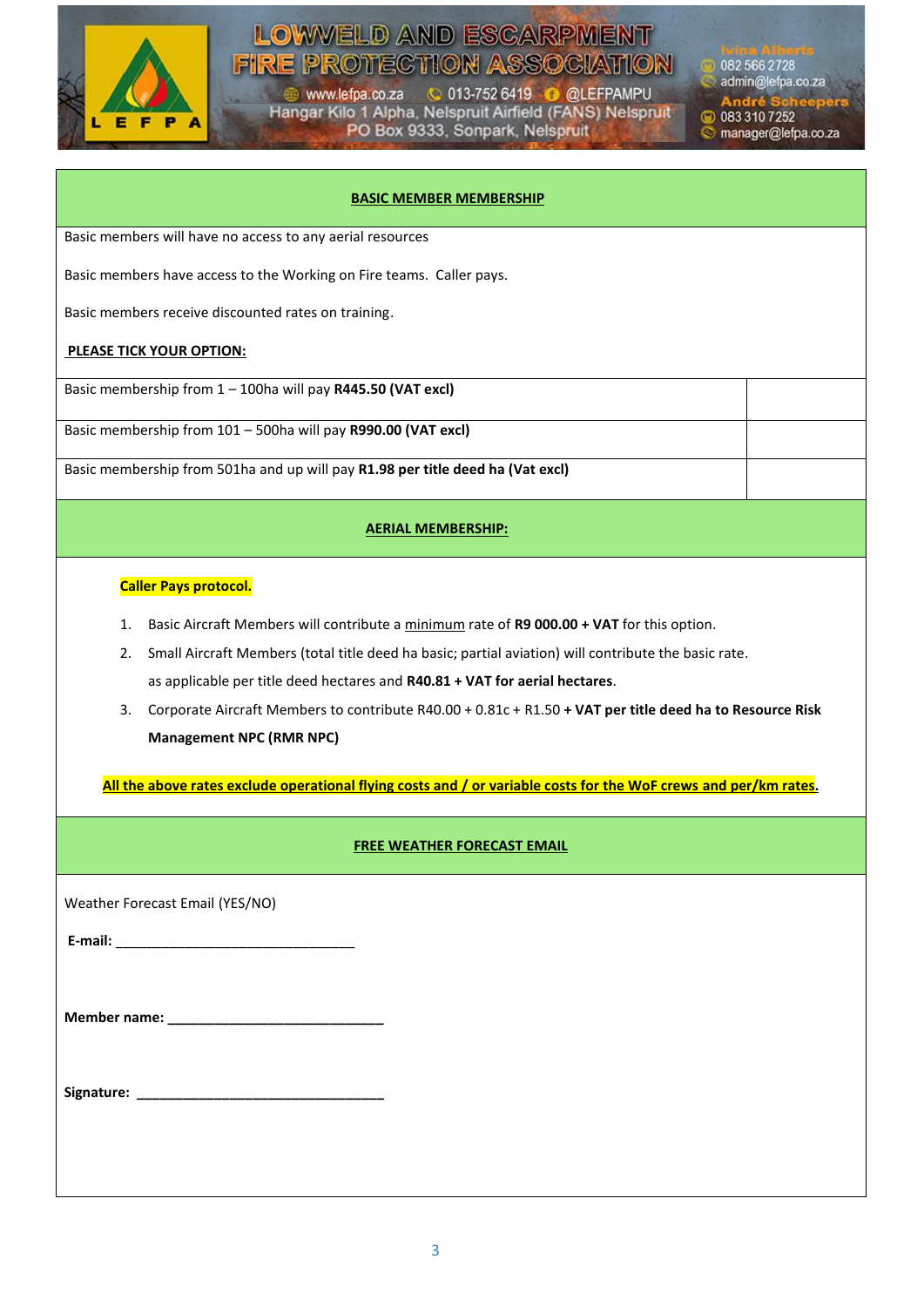

### **LOWWELD AND ESCARPMENT FIRE PROTECTION ASSOCIATION**

C 013-752 6419 **O** @LEFPAMPU www.lefpa.co.za Hangar Kilo 1 Alpha, Nelspruit Airfield (FANS) Nelspruit<br>PO Box 9333, Sonpark, Nelspruit

082 566 2728 admin@lefpa.co.za 083 310 7252  $\bullet$ manager@lefpa.co.za

| <b>COMPULSORY TO COMPLETE</b>                                                                                                                                                 |                                            |                                                      |                                                |                    |                      |  |
|-------------------------------------------------------------------------------------------------------------------------------------------------------------------------------|--------------------------------------------|------------------------------------------------------|------------------------------------------------|--------------------|----------------------|--|
| <b>Original Title Deed</b><br><b>Farm Name</b>                                                                                                                                | <b>Title Deed</b><br>Farm<br><b>Number</b> | <b>Title Deed</b><br>Registration<br><b>District</b> | <b>Subdivision or</b><br><b>Portion Number</b> | <b>Deed Number</b> | <b>Deed Hectares</b> |  |
|                                                                                                                                                                               |                                            |                                                      |                                                |                    |                      |  |
|                                                                                                                                                                               |                                            |                                                      |                                                |                    |                      |  |
|                                                                                                                                                                               |                                            |                                                      |                                                |                    |                      |  |
|                                                                                                                                                                               |                                            |                                                      |                                                |                    |                      |  |
|                                                                                                                                                                               |                                            |                                                      |                                                |                    |                      |  |
|                                                                                                                                                                               |                                            |                                                      |                                                |                    |                      |  |
|                                                                                                                                                                               |                                            |                                                      |                                                |                    |                      |  |
| <b>COMPULSORY TO COMPLETE FOR AIRCRAFT MEMBERS:</b>                                                                                                                           |                                            |                                                      |                                                |                    |                      |  |
| (No membership application will be considered/approved if this information is not completed)                                                                                  |                                            |                                                      |                                                |                    |                      |  |
| No<br>Has member applied for insurance for aerial fire fighting services?  Yes                                                                                                |                                            |                                                      |                                                |                    |                      |  |
|                                                                                                                                                                               |                                            |                                                      |                                                |                    |                      |  |
|                                                                                                                                                                               |                                            |                                                      |                                                |                    |                      |  |
| OR                                                                                                                                                                            |                                            |                                                      |                                                |                    |                      |  |
| A bank guarantee will be presented by member to the value of the amount stated in this application<br>Amount of bank guarantee which will be provided by member:              |                                            |                                                      |                                                |                    |                      |  |
| NOTE: The member shall provide updates of the description of his property / properties, title deed areas and title deed<br>registration number(s) on this document each year. |                                            |                                                      |                                                |                    |                      |  |

**The member is advised that, not paying membership fees could lead to the cancellation of your LEFPA membership.**

**LEFPA NPC payment terms are 30 days from date of invoice and interest of 2% per month will be charged on overdue accounts**

**The information on this document will be taken as a true reflection and will be binded in a case of Law**

**Information must be updated by the member each year.**